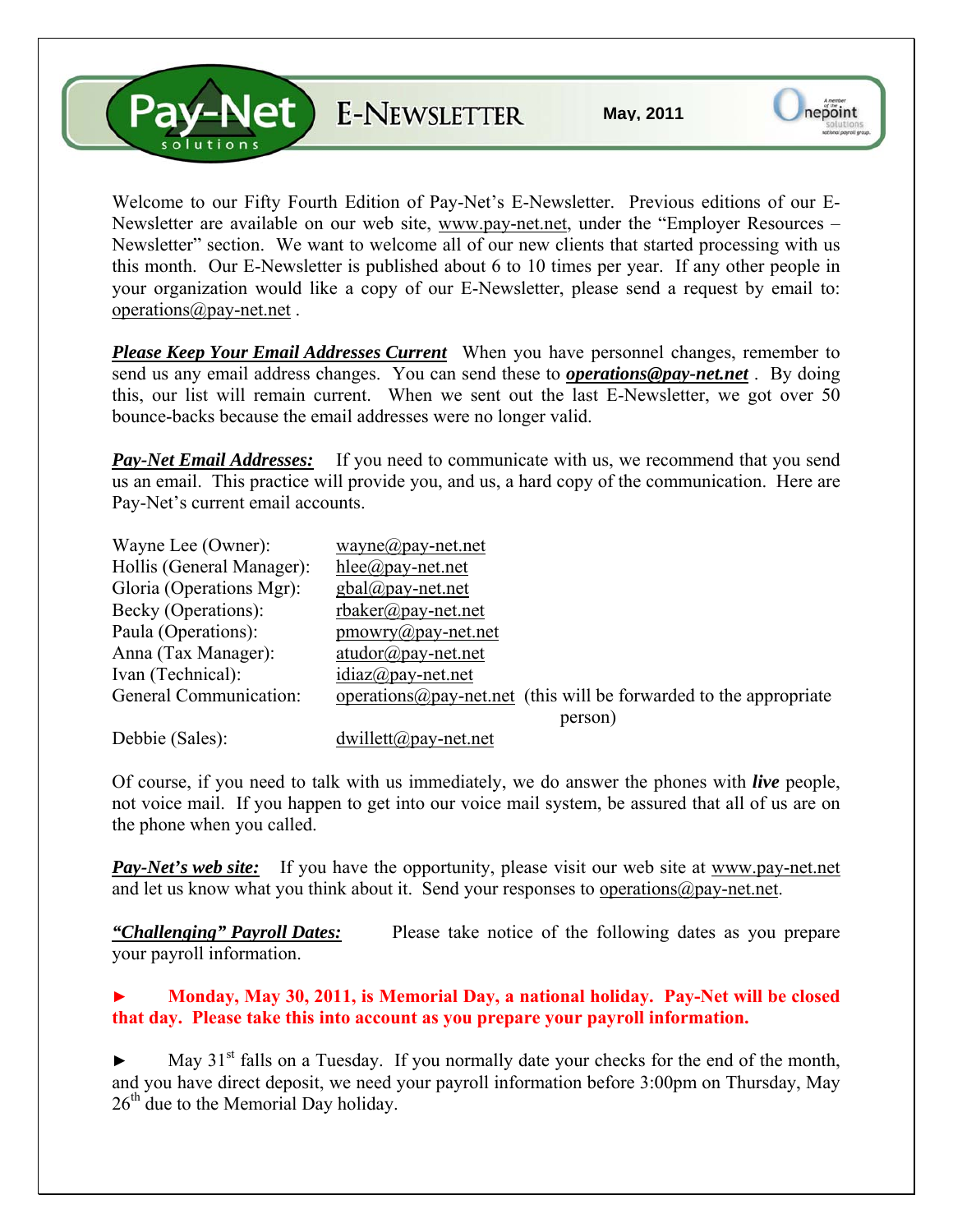June 1<sup>st</sup> falls on a Wednesday. If you normally date your checks for the first of the month, and you have direct deposit, we need your payroll information before 3:00pm on Friday, May  $27<sup>th</sup>$  due to the Memorial Day holiday.

June  $5<sup>th</sup>$  falls on a Sunday. If you normally date your checks for the  $5<sup>th</sup>$ , your check date will roll back to Friday, June 3<sup>rd</sup>. If this applies to your company and you have direct deposit, we will need your payroll information before 3:00 pm on Wednesday, June 1<sup>st</sup>.

June  $20<sup>th</sup>$  falls on a Monday. If you normally date your checks for the  $20<sup>th</sup>$  and you have direct deposit, we need your payroll information before  $3:00 \text{pm}$  on Thursday, June  $16^{\text{th}}$ .

**► Monday, July 4, 2011, is Independence Day, a national holiday. Pay-Net will be closed that day. Please take this into account as you prepare your payroll information.** 

► July 5<sup>th</sup> falls on Tuesday. If you normally date your checks for the 5<sup>th</sup> and you have **direct deposit, we need your payroll information before 3:00pm on Thursday, June 30th because of the July 4<sup>th</sup> holiday.** 

July 31<sup>st</sup> falls on a Sunday. If you normally date your checks for the end of the month, your check date will roll back to Friday, July 29<sup>th</sup>. If this applies to your company, and you have direct deposit, we will need your payroll information before  $3:00 \text{pm}$  on Wednesday, July  $27^{\text{th}}$ .

August  $1<sup>st</sup>$  falls on a Monday. If you normally date your checks for the  $1<sup>st</sup>$  of the month, and you have direct deposit, we need your payroll information before 3:00pm on Thursday, July  $28<sup>th</sup>$ .

*1099 Requirement Repealed:* **This is really great news!** Legislation to *repeal* the new Form 1099 rules due to begin January 1, 2012, and called burdensome by many businesses, was signed April 14 by President Obama. The legislation (H.R. 4) repeals language from the 2010 health care law (Pub. L. 111-148) requiring businesses to issue a Form 1099 for payments to companies for goods and services that exceed \$600 per year to each vendor. It also repeals an expansion of those rules to include landlords, which was enacted under a small business law (Pub. L. No. 111-240).

*California Law on Adult Children Health Care:* **Some more good news!** The California Legislature passed, and the governor approved, a bill into law that brings the California treatment of the insurance premiums for Adult Children into agreement with Federal rules and regulations on this issue.

Now, the premiums for Adult Children Health Care will be treated as pre-tax, the same as a standard 125 Plan.

*2011 Holiday Schedule:* The following remaining holidays are scheduled for 2010 plus the 2011 holidays. The official "bank holidays" are marked with an "**\***"

- \* Monday, May 30, 2011 Memorial Day Pay-Net will be closed
- $*$  Monday, July 4, 2011 Independence Day Pay-Net will be closed
- ► \* Monday, September 5, 2011 Labor Day Pay-Net will be closed
- ► \* Monday, October 10, 2011 Columbus Day Pay-Net will be open
- \* Friday, November 11, 2011 Veteran's Day Pay-Net will be open
- ► \* Thursday, November 24, 2011 Thanksgiving Day Pay-Net will be closed
- ► Friday, November 25, 2011 Pay-Net will be closed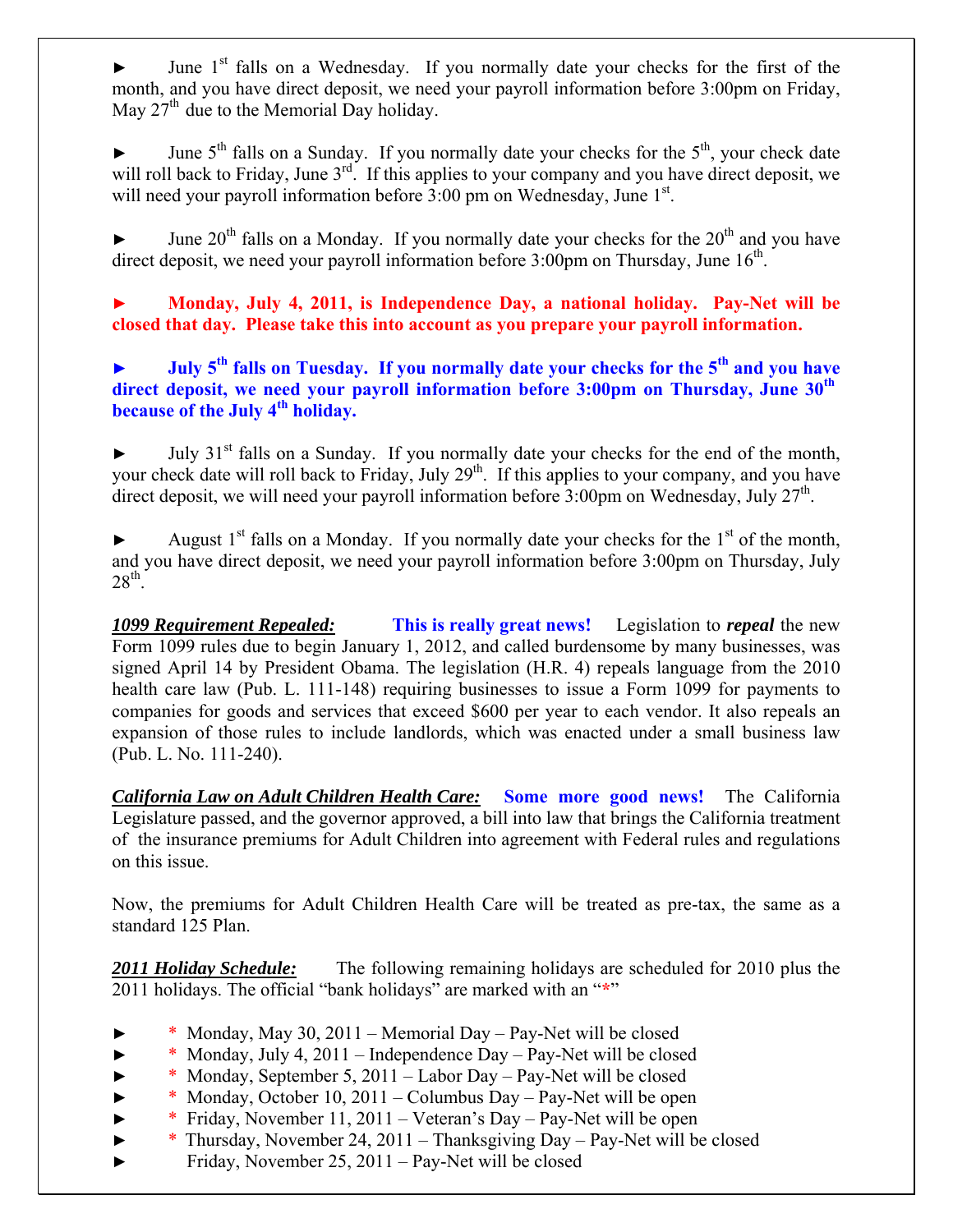- $*$  Monday, December 26, 2011 Christmas Day observed Pay-Net will be closed
- ► \* Monday, January 2, 2012 New Years Day observed Pay-Net will be closed

*2011 Changes to California Reporting:* Did you notice the change in California forms for the First Quarter of 2011?

The Quarterly DE-6 Form and the annual DE-7 Form has been replaced by a quarterly DE-9 Form, Quarterly Contribution Return and Report of Wages, and a DE-9c, the Quarterly Contribution Return and Report of Wages Continuation.

These new forms will mean that the state will be able to reconcile employer's accounts on a quarterly basis instead of the current annual basis.

*Update On Our New Software:* It seems as if we have been talking about our new software for sometime now. Each time, the release date would get pushed back because of some type of problem or needed enhancement.

Well, we are *really* close now. Our new web-based system will have a completely new look and will have the complete functionality of our full software which means our web users will have access to a complete HR system. In addition, we will be announcing soon our Employee Kiosk which will be a completely new system replacing our present ESS module (Employee Self Service). On our new Kiosk, employees can make requests for address changes, withholding changes, etc., submit these requests by email and receive confirmation back.

To access the "new" Pay-Net Online system:

- (1) Go to our web site [www.pay-net.net](http://www.pay-net.net/)
- (2) Click on the Pay-Net Online logo on the left side of the main screen
- (3) For user name, type in: paynetdemo (all one word in lower case)
- (4) For password, type in: 9000demo
	-
- (5) For company, type in: 9000

The system will then log you into the new Pay-Net Online system. Please note that this software resides on a test computer system and your response time will be slow depending on the number of users online.

To access the new Employee Kiosk:

- (1) Click on this link: <https://www.pay-netonline.com/Kiosk/Login/Login.aspx>
- (2) For user name, type in: normalabbey (all one word in lower case)
- (3) For password, type in: 9000normal

Check it out and let us know what you think!

*Coming Soon – Pay-Net Repository:* We are in the process of setting up a secure place on the Internet where our clients can retrieve their reports. This repository will replace our procedure of emailing a company's reports. Yes, this is Pay-Net's venture to "cloud computing". When a client requests a report, our system will run the report and then automatically place the report in the client's secure place in the repository. Our clients can then simply log into this repository and then download the reports.

More information will be coming in future E-Newsletters.